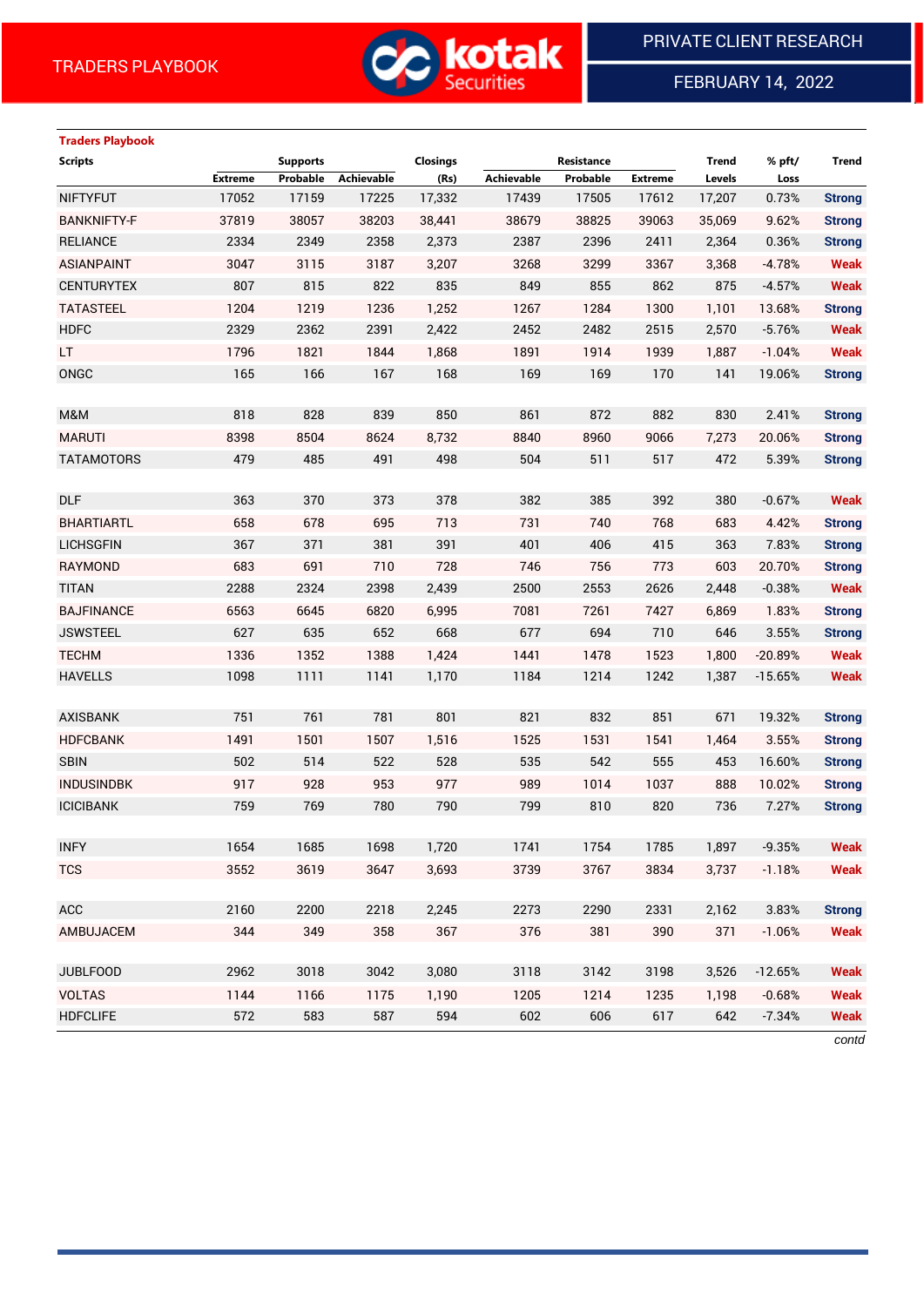### **Closing Pricess**

Closing price is that price at which a scrip closes on the previous day. Traders can start their intraday trade on this level. The stock or index should sustain above or below the closing price else you should exit the trade. Ideally, half a percent should be the stop loss above or below the closing price to enter the trade.

# **Trend**

Trend is the level at which the tendency of Indices and Stocks can be identified. For best results, you can use the 'Trend Remarks' to trade. A 'Weak' trend means that traders can trade with a negative bias. If the trend is 'Strong', you can trade long with a positive bias. Base price should be the closing price.

### **Achievable (Supp/Resis)**

It is the price which can be achieved if the Index/Stock trades above or below the closing price. During normal course of trading, first levels are important as one can take profits around first resistance and supports levels.

# **Probable (Supp/Resis)**

It's a second resistance/support and can be achieved if stocks/indices are in trending mode. Events can lead stocks and indices to reach these levels.

#### **Extreme levels**

Sometimes, the stocks fall or rise to their average lowest or highest levels FOR THE DAY and that may act as an excellent contra buying or selling opportunity with a stop loss given in the table. This means buying around extreme support and selling around extreme resistance strictly with a given stop loss. For e.g. If the extreme support for Nifty is given at 5605, and in case the market comes down to similar levels, then you can initiate long positions with the given 'stop loss for long' in the column, say at 5585. If it breaks 5585 then the trader must exit the position. This is valid on both the sides.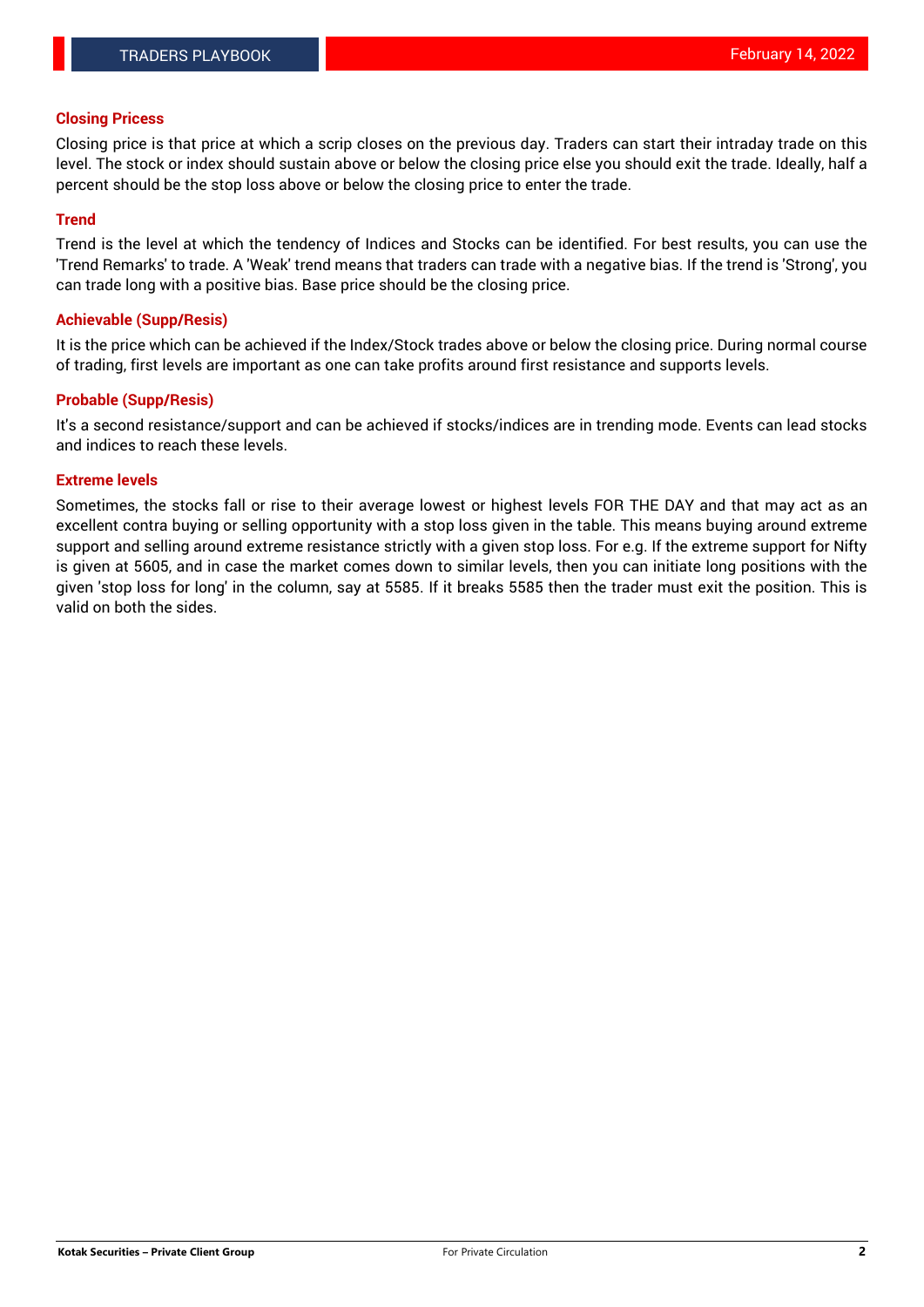# **RATING SCALE (PRIVATE CLIENT GROUP)**

| <b>BUY</b>             | -                 | A condition that indicates a good time to buy a stock. The exact circumstances of the signal will be determined by the indicator that an<br>analyst is using.  |
|------------------------|-------------------|----------------------------------------------------------------------------------------------------------------------------------------------------------------|
| <b>SELL</b>            | -                 | A condition that indicates a good time to sell a stock. The exact circumstances of the signal will be determined by the indicator that an<br>analyst is using. |
| <b>Stop Loss Order</b> | $\qquad \qquad -$ | An instruction to the broker to buy or sell stock when it trades beyond a specified price. They serve to either protect your profits or<br>limit your losses.  |

#### **FUNDAMENTAL RESEARCH TEAM (PRIVATE CLIENT GROUP)**

**Shrikant Chouhan Arun Agarwal Amit Agarwal, CFA Hemali Dhame**

**Jatin Damania Purvi Shah Rini Mehta K. Kathirvelu** Metals & Mining, Midcap **Pharmaceuticals** Research Associate Support Executive jatin.damania@kotak.com [purvi.shah@kotak.com](mailto:purvi.shah@kotak.com) rini.mehta@kotak.com [k.kathirvelu@kotak.com](mailto:k.kathirvelu@kotak.com)  $+91$  22 6218 6440  $+91$  22 6218 6432

**Sumit Pokharna Pankaj Kumar** sumit.pokharna@kotak.com pankajr.kumar@kotak.com +91 22 6218 6438 +91 22 6218 6434

Oil and Gas, Information Tech Construction, Capital Goods & Midcaps

Head of Research Auto & Auto Ancillary Transportation, Paints, FMCG Banking & Finance shrikant.chouhan@kotak.com arun.agarwal@kotak.com agarwal.amit@kotak.com Hemali.Dhame@kotak.com +91 22 6218 5408 +91 22 6218 6443 +91 22 6218 6439 +91 22 6218 6433

**TECHNICAL RESEARCH TEAM (PRIVATE CLIENT GROUP)**

**Shrikant Chouhan Amol Athawale Sayed Haider** [shrikant.chouhan@kotak.com](mailto:shrikant.chouhan@kotak.com) [amol.athawale@kotak.com](mailto:amol.athawale@kotak.com) Research Associate +91 22 6218 5408 +91 20 6620 3350 [sayed.haider@kotak.com](mailto:sayed.haider@kotak.com)

+91 22 62185498

# **DERIVATIVES RESEARCH TEAM (PRIVATE CLIENT GROUP)**

 $+91$  22 6218 5497

**Sahaj Agrawal Prashanth Lalu Prasenjit Biswas, CMT, CFTe** [sahaj.agrawal@kotak.com](mailto:sahaj.agrawal@kotak.com) [prashanth.lalu@kotak.com](mailto:prashanth.lalu@kotak.com) [prasenjit.biswas@kotak.com](mailto:prasenjit.biswas@kotak.com)